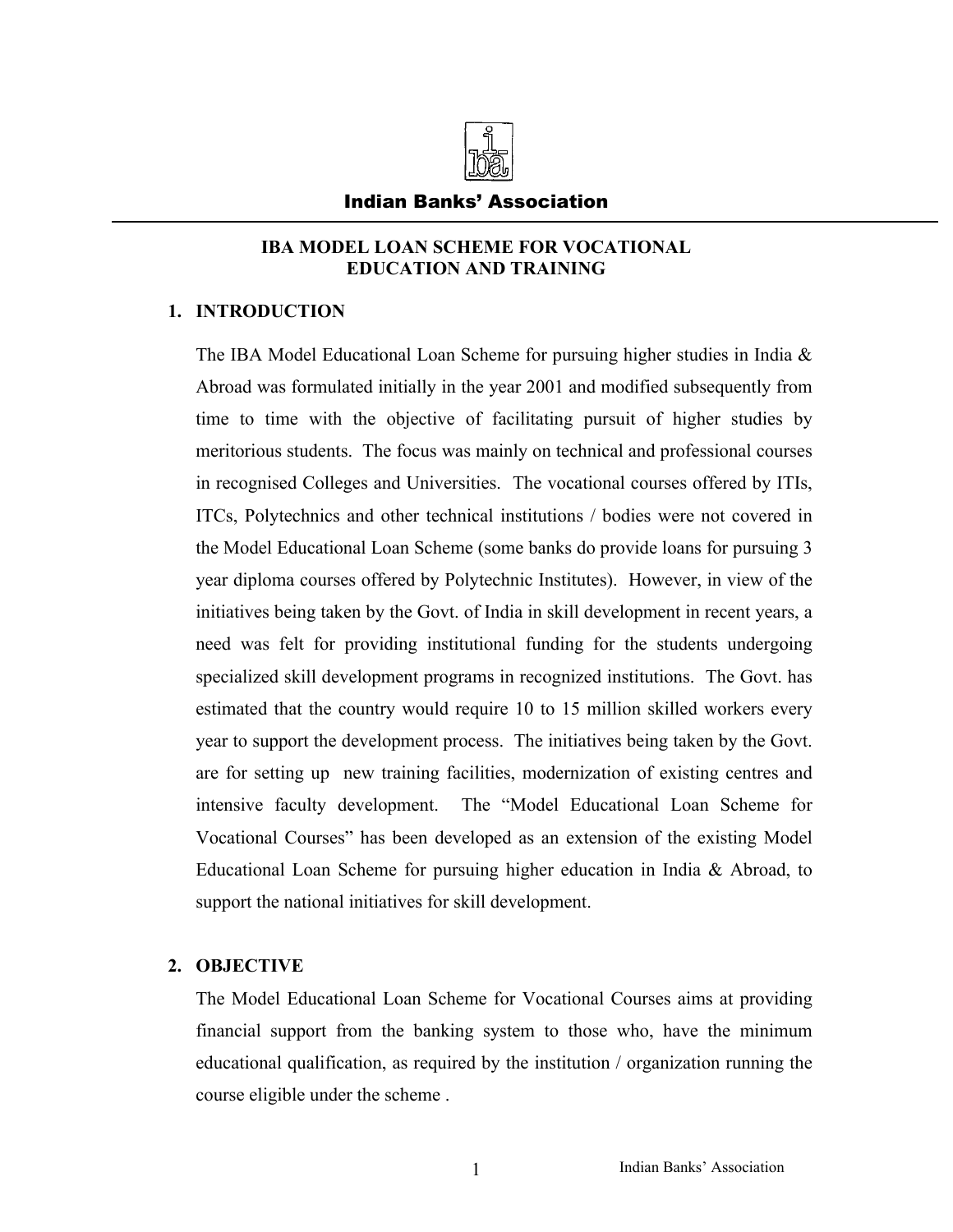## **3. APPLICABILITY OF THE SCHEME**

 The scheme could be adopted by all member banks of the Association or other banks and financial institutions as may be advised by the RBI. The scheme provides broad guidelines to the banks for operationalising the educational loan scheme and the implementing bank will have the discretion to make changes as deemed fit.

#### **4. ELIGIBILITY CRITERIA**

#### **4.1 Student Eligibility**

- The student should be an Indian National
- Have secured admission in a course run or supported by a Ministry / Dept./ Organisation of the Govt. or a company / society / organization supported by National Skill Development Corporation or State Skill Missions / State Skill Corporations, preferably leading to a certificate / diploma / degree, etc. issued by a Govt. organization or an organization recognized / authorized by the Govt. to do so.

#### **4.2 Courses Eligible**

Vocational / Skill development courses of duration from 2 months to 3 years run or supported by a Ministry / Dept. / Organisation of the Govt. or a company / society / organization supported by National Skill Development Corporation or State Skill Missions / State Skill Corporations, preferably leading to a certificate / diploma / degree, etc. issued by a Govt. organization or an organization recognized / authorized by the Govt. to do so. . State Level Bankers Committee (SLBC) / State Level Coordination Committee (SLCC) may add other skill development courses / programmes, having good employability.

#### **4.3 Minimum Age**

There is no specific restriction with regard to the age of the student to be eligible for education loan. However, if the student was a minor, while the parent executes documents for the loan, the bank will obtain a letter of ratification from him / her upon attaining majority.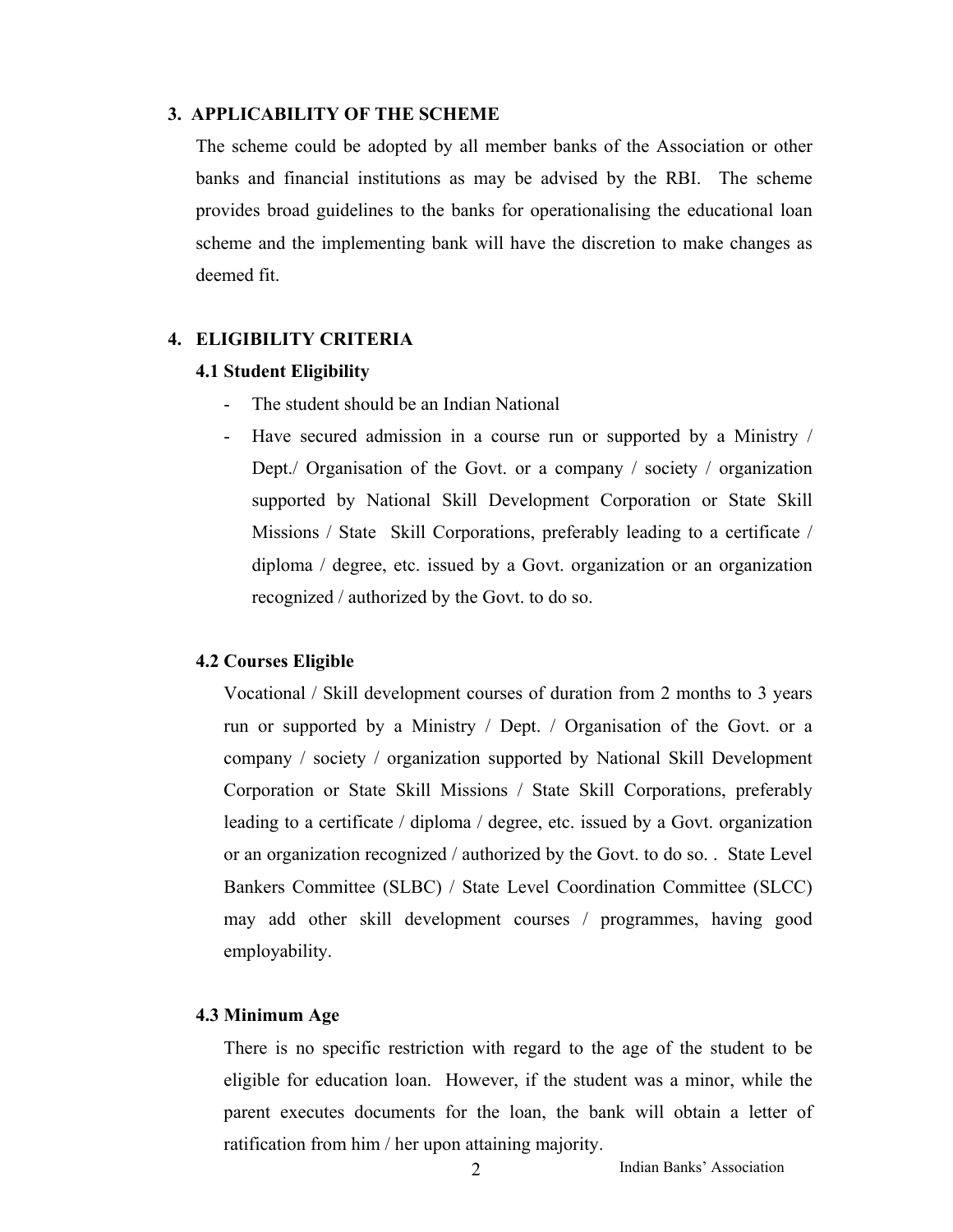### **5. QUANTUM OF FINANCE**

Need based finance to meet expenses as worked out under para 6 below will be considered subject to the following ceilings :

- For courses of duration upto 3 months  $\bar{\tau}$  10,000/-
- For courses of duration from 3 to 6 months  $\bar{\tau}$  25,000/-
- for courses of duration upto 1 year  $\bar{\epsilon}$  50,000/-
- for courses of duration above 1 year  $\bar{\epsilon}$  1,50,000/-

Banks may, at their discretion, consider limits upto ₹ 75,000/- for courses with duration upto 1 year and limits upto ₹ 2 lakhs courses with duration above one year for specific courses offered by reputed institutions having regard to the nature of such courses and employability (ability to repay out of job earnings).

## **6. EXPENSES CONSIDERED FOR LOAN**

- 1. Tuition / course fee .
- 2. Examination / Library / Laboratory fee
- 3. Caution deposit
- 4. Purchase of books, equipments and instruments
- 5. Any other reasonable expenditure found necessary for completion of the course. (As such courses are localized boarding, lodging may not be necessary. However, wherever it has been found necessary, the same could be considered on merits)

#### **7. MARGIN**

Nil

### **8. RATE OF INTEREST**

Interest rate to be charged linked to the base rate of banks as decided by the individual banks or at reduced rate, if an interest subsidy is provided by the Central / State Govt. to all or a class of beneficiaries proposed to be targeted. Simple Interest will be charged during the study period and upto commencement of repayment.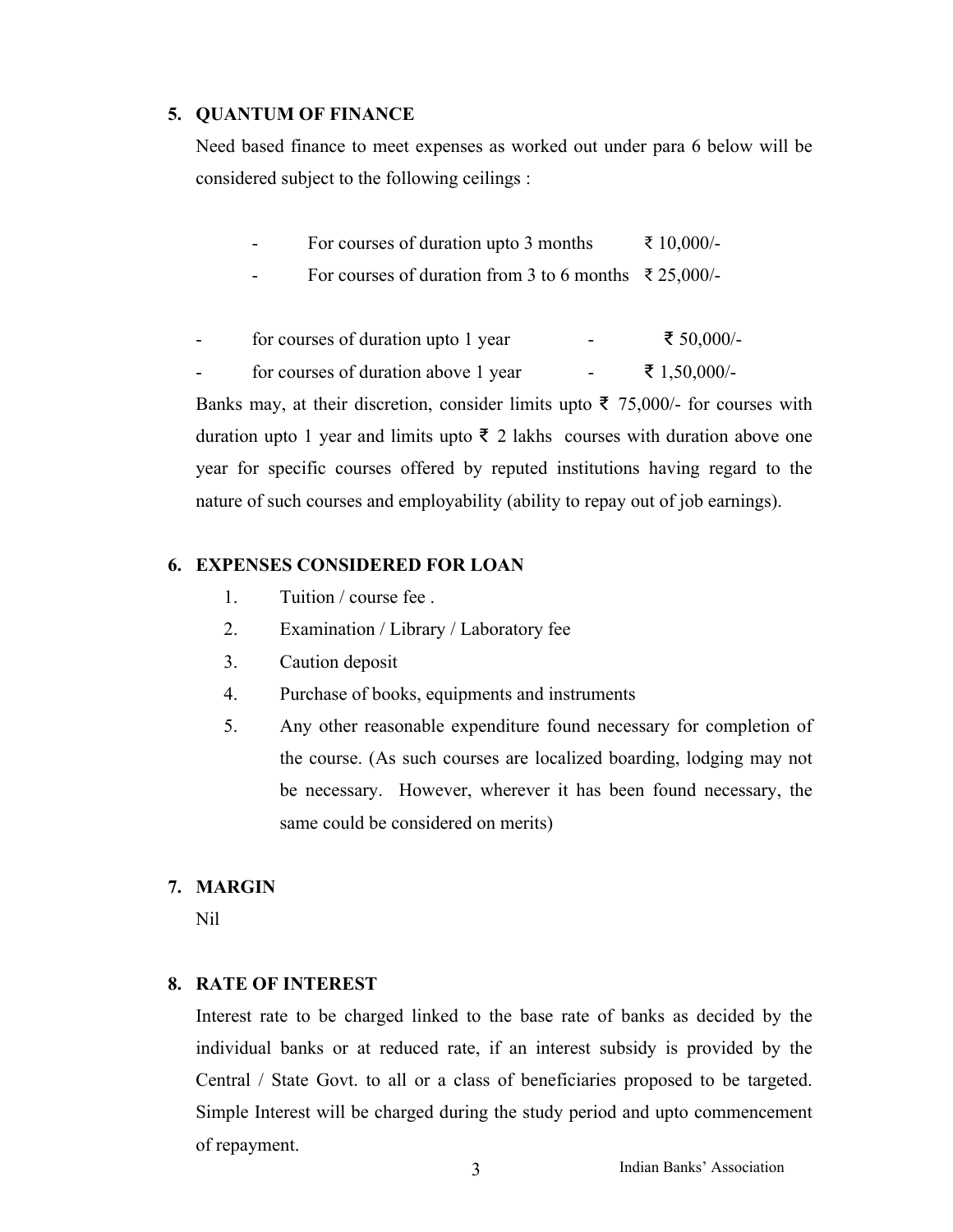## **Note :**

- Servicing of interest during study period and the moratorium period till commencement of repayment is optional for students.
- 1% interest concession may be provided by the bank, if interest is serviced during the study period and subsequent moratorium period prior to commencement of repayment.

#### **9. PROCESSING CHARGES**

Nil

### **10. SECURITY**

No collateral or third party guarantee will be taken. However, the parent will execute loan document alongwith the student borrower as joint borrower.

#### **11. MORATORIUM PERIOD**

Upon completion of the course, repayment will start after a moratorium period as indicated below :

| - for courses of duration upto 1 year - | 6 months from the completion of the |
|-----------------------------------------|-------------------------------------|
|                                         | course.                             |
| - for courses of duration above 1 year- | 12 months from the completion of    |
|                                         | the course.                         |

## **12. REPAYMENT**

The loan will be repaid after the moratorium period as indicated in para 11 in Equated Monthly Instalments (EMIs) as follows :

| Loans upto ₹ 50,000                |                  | Upto 2 years |
|------------------------------------|------------------|--------------|
| Loans between ₹ 50,000 to ₹ 1 lakh | $\sim$ 100 $\mu$ | 2 to 5 years |
| Loans above ₹ 1 lakh               |                  | 3 to 7 years |

## **13. INSURANCE**

Optional at the requirement of the borrower.